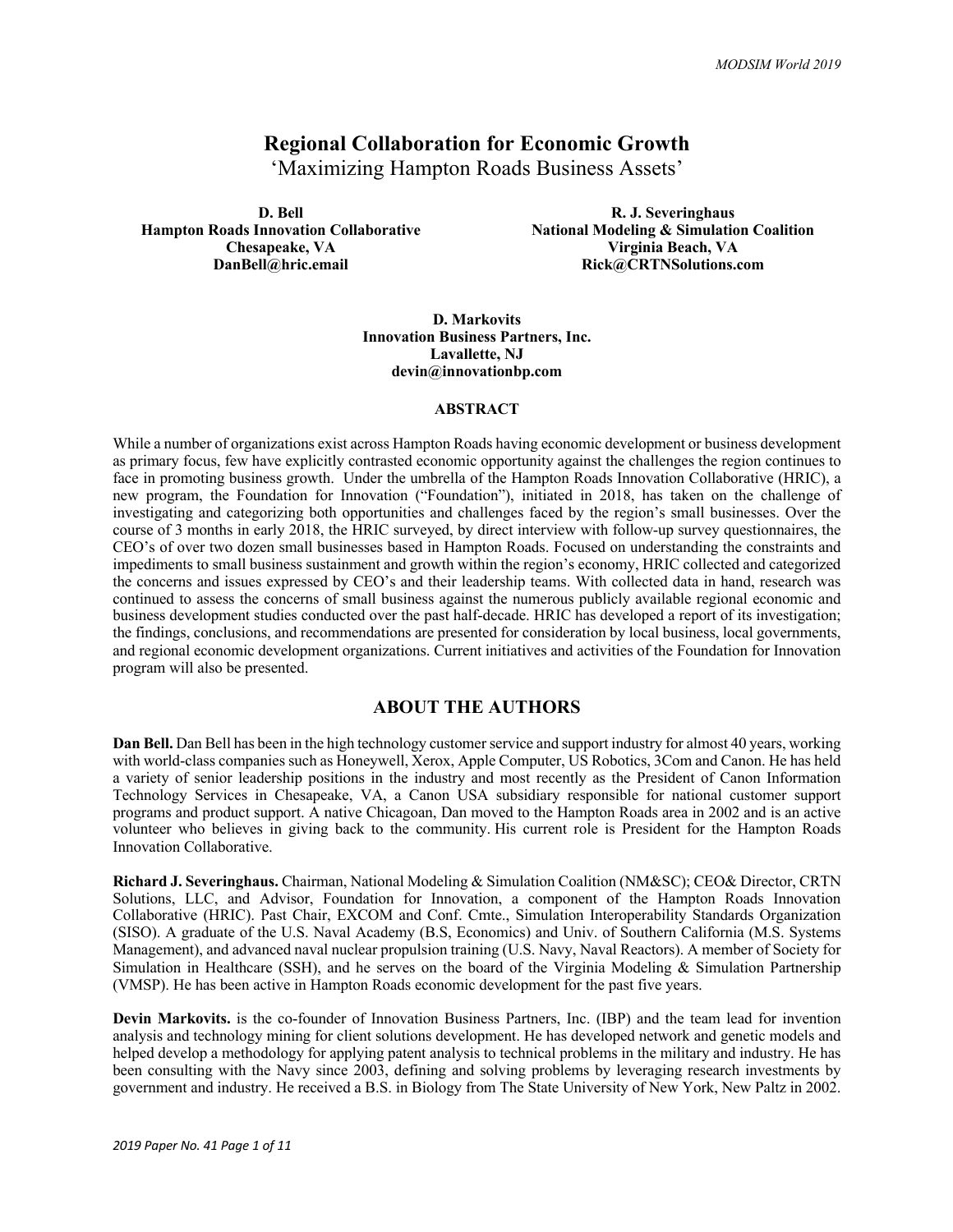# **Regional Collaboration for Economic Growth**

'Maximizing Hampton Roads Business Assets'

**D. Bell Hampton Roads Innovation Collaborative Chesapeake, VA DanBell@hric.email**

**R. J. Severinghaus National Modeling & Simulation Coalition Virginia Beach, VA Rick@CRTNSolutions.com**

**D. Markovits Innovation Business Partners, Inc. Lavallette, NJ devin@innovationbp.com**

# **BACKGROUND**

Many regional economic studies have been conducted over the years, almost all focused on interest in evolving the technology sector and interest in building identified business clusters. Yet there has been little substantive discussion about how to build on a foundation of innovation to propel success, develop Intellectual Property (IP), export that IP to expand the regional economy and provide jobs. A new regional program titled Foundation for Innovation, operating under the umbrella of the Hampton Roads Innovation Collaborative (HRIC), seeks to change the paradigm and organize for success.

The Hampton Roads Innovation Collaborative (HRIC), until September 2015, was known as the Hampton Roads Technology Council (HRTC), one of ten technology councils in the Commonwealth of Virginia<sup>1</sup>. HRTC was formed in the late 1990s as a 501(c)6 non-profit solely focused on advancing the technology business in the Hampton Roads region.

In its early days, HRTC was focused on start-up incubators, an important component of business ecosystems, but eventually realized that incubators were inadequate as a driver of the regional economy. In March 2017, the Virginian-Pilot published an article (Pierceall, 2017) analyzing the composition of the various organizations operating in what may be called the economic development domain. Figure 1, adapted from that article, indicates the potential for redundancy and duplication among such organizations.

To HRIC, it was clear that the multiplicity of efforts represented in Figure 1 constrained the ability of the region to have "one voice" addressing regional economic development. And it was clear to HRIC that having that "one voice" had long been recognized by other regions across Virginia. Local government officials in



Figure 1. Hampton Roads Economic development Organizations

Spotsylvania County, in 2015, recognized that "… collaboration between the five localities in Planning District 16 is the best way to boost economic activity and bring jobs to the area." (Estes, 2015). Tim Baroody, Stafford economic

 <sup>1</sup> Charlottesville, Fredericksburg, Hampton Roads, Northern VA, Region 2000, Roanoke-Blacksburg, Richmond, Shenandoah Valley, Southern Piedmont, Southwest VA. On the web: https://www.cit.org/who-we-are/technologycouncils/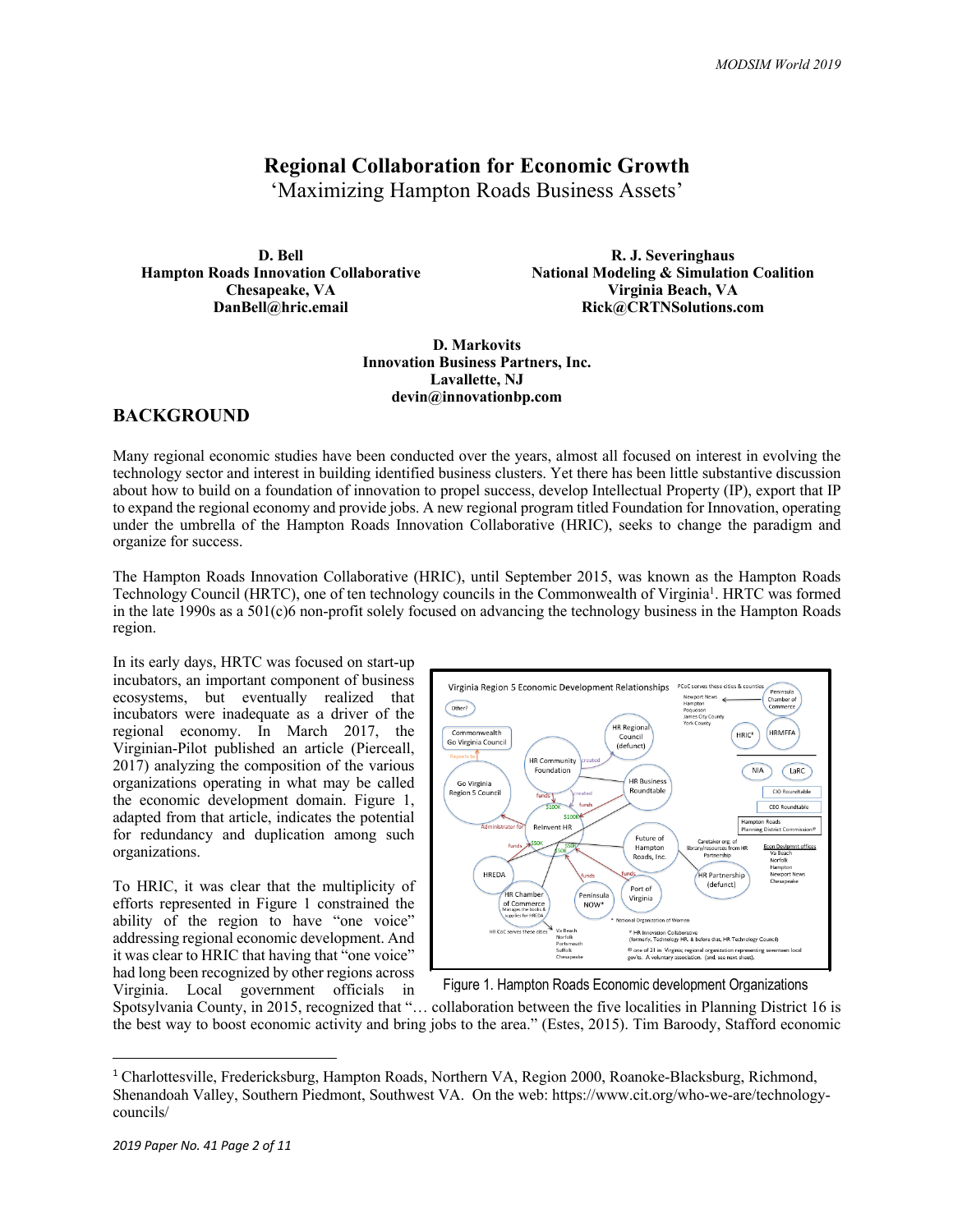development director, "… said the region needs to "tell a regional story" because Fredericksburg's localities are more attractive together, with 6,000 businesses, ample acreage and many interstate interchanges" (Ibid). HRIC conducted a series of reviews of regional studies ("Regional economic studies", see References) in search of insight into what HRIC might contribute to regional economic development. From those reviews and from discussions with many businesses in the region, HRIC embarked on a different path. Beginning in February 2018, a new organization, the Foundation for Innovation (FfI, "Foundation") was formed under the umbrella of HRIC, with an objective to develop a sustained effort to establish a High Technology Innovation Corridor that extends from the Virginia Beach oceanfront through the Peninsula and beyond. Included in the Foundation's stated goals were developing incentives and business case justification supporting technology and business expansion across the region.

### **THE HAMPTON ROADS REGION**

Hampton Roads, also known as "Coastal Virginia", is the landing point for the first English Settlers in America. The name itself is of British origin – the term in the days of sailing ships meant "safe harbor" for vessels anchoring near shore. The region is a place of many firsts:

- The nation's "first region" the historic Triangle of Jamestown, Colonial Williamsburg, and Yorktown.
- Colonial Williamsburg Virginia's first capital.
- Home to the world's largest naval base, Naval Station, Norfolk, 1<sup>st</sup> in use in 1917.
- NASA Langley Research Center, opened in 1918, where America's first astronauts trained.
- The Chesapeake Bay/Bridge Tunnel considered at its opening in 1964 to be "One of the Seven Engineering Wonders of the Modern World".

Today, the region is home to 1.7 million people. Of significance to the region's economy, Virginia Beach is the landing site for terahertz bandwidth transatlantic fiber cables connecting Europe to the U.S. digital highway infrastructure, and The Port of Virginia offers the deepest obstruction-free shipping channel on the East Coast, soon to be further dredged to a 55-foot depth, the only U.S. East Coast port with Congressional authorization to attain this navigation depth.

The U.S. Census Bureau defines the region's Metropolitan Statistical Area (MSA) as comprised of 16 county-level jurisdictions— nine independent cities and five counties in Virginia, and two counties in North Carolina. Formally, it is the "Virginia Beach–Norfolk–Newport News, VA–NC Metro Area" MSA, ranked #37 out of 383 MSAs in the country. In comparison, the Richmond MSA2, home to 1.3 million people, is ranked #44. If combined, the resulting MSA would encompass 3 million people, with a combined MSA region ranking #19 of the 383 MSAs.

# **CHARACTERIZING THE BUSINESS ENVIRONMENT**

To establish a baseline from which to operate, HRIC developed and conducted a 30-question business environment survey to obtain input from regional businesses on their views concerning regional opportunities and constraints. Focusing primarily on small business, FfI leaders conducted nearly 2 dozen interviews with small business leaders to add to knowledge gleaned through survey responses. Conducted in spring 2018, the interviews yielded a surprising wealth of data. The balance of this paper summarizes the findings and recommendations of this effort, in the context of Hampton Roads' regional assets.

#### **Foundation business environment survey**

The Foundation's business environment survey addressed a number of areas important to regional economic growth. Companies participating in the survey (and follow-up interviews) represented a number of technology domains, as shown in Table 1. Interviewees were in almost all cases the company CEO and immediate senior staff.

The following items/issues were specifically addressed:

- business awareness of availability of a qualified workforce to support business
- business assessment and awareness of the quality of regional educational programs

 <sup>2</sup> Richmond, Petersburg, Hopewell, and Colonial Heights, and adjacent counties.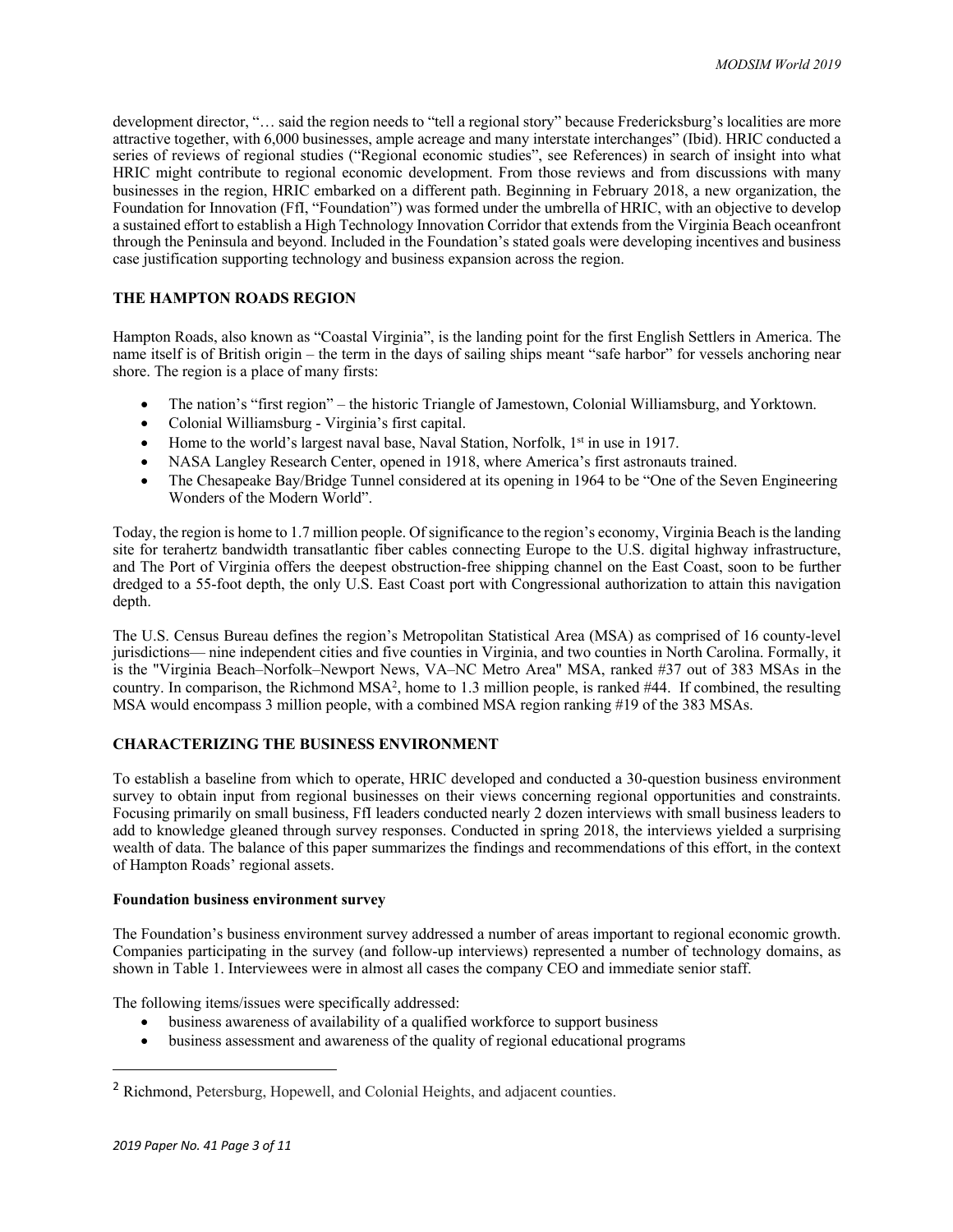- business degree of participation in regional programs promoting STEM education
- business awareness of city-region-state level programs, offices, and initiatives designed to support business
- business engagement with military service members exiting military commitments and entering the civilian workforce, in particular degree to which business actively recruit ex-military as employees
- business assessment of the focus of regional economic development organizations and city governments towards supporting business needs.
- business interest in regional-level government sponsored business development support.
- business opinions concerning funding opportunities, inter-company collaboration, government restraints on business expansion (e.g., taxation)

#### **Survey findings**

There was surprising commonality in the responses of business owners. Responding companies ranged in size from very small startups to mid-size small businesses. Common themes emerged from analysis of collected data:

Business owners feel the region is focused only on start-ups and large companies. They see little support for mid-tier businesses.

Most companies have marginal awareness of regional business development/support ecosystem components, and when they are aware, they feel that they don't apply to their needs. Owners expressed a real need for a working and connected ecosystem and the right programs to support business growth. In practical terms, business owners do not have the time and resources to investigate and take advantage of offerings from the many economic development offices and programs in the region – they are not connected, require differing levels of effort and commitment, and not all are set up to support individual small businesses. The common theme reported was that there is no regional "one stop shop" to connect with to enable business owners gain information on existing support programs, contract opportunities, or emerging changes in regulations, policies and services availability. The example often cited was lack of visibility into the emerging development of the Transatlantic fiber cable connectivity and what opportunities might exist for small business to take advantage of this significant new regional development.

Concerning customers and markets, most company CEO's have few commercial customers within the region because of a lack of customer leads and difficulty in connecting with the area's larger firms. There are few large firm company headquarters in Hampton Roads with which to connect; even regional headquarters and specific large company divisions located in the region offer few opportunities for interaction leading to new business contracts or learning of new product/service growth possibilities. For the businesses interviewed, the result has been that markets are sought outside Hampton Roads, where demand for products and services is found.

City government and Commonwealth level programs to help businesses grow are seen as insufficient. Old Dominion University (ODU) is viewed as the one institution doing the best job at trying to help the small business community. However, owners also expressed the view that ODU is not knitted into a regional business ecosystem as much as it could be.

Local government contracting was the reported exception; interviewed companies feel opportunities exist and are made known to area businesses. The caveat to this is that the scale of government purchasing in the region is small, and not large enough to sustain small business growth.

Concerning overall economic and business conditions in the region, survey participants were in general agreement that:

- the presence of many military installations and Federal funding for them has carried the region for decades. While a reliable pillar of the regional economy, it has contributed to a de-prioritization of the need to grow non-defense technology business in the region. Owners view: business expansion is hit/miss, and not robustly supported.

| Table 1. technical |
|--------------------|
| domains surveyed   |
| companies          |

| <b>Augmented Reality</b>     |
|------------------------------|
| <b>Cyber Security</b>        |
| <b>Unmanned Systems</b>      |
| Web and App Design           |
| <b>Professional Services</b> |
| Digital Marketing            |
| Modeling & Simulation        |
| Software Programming         |
| DevOps                       |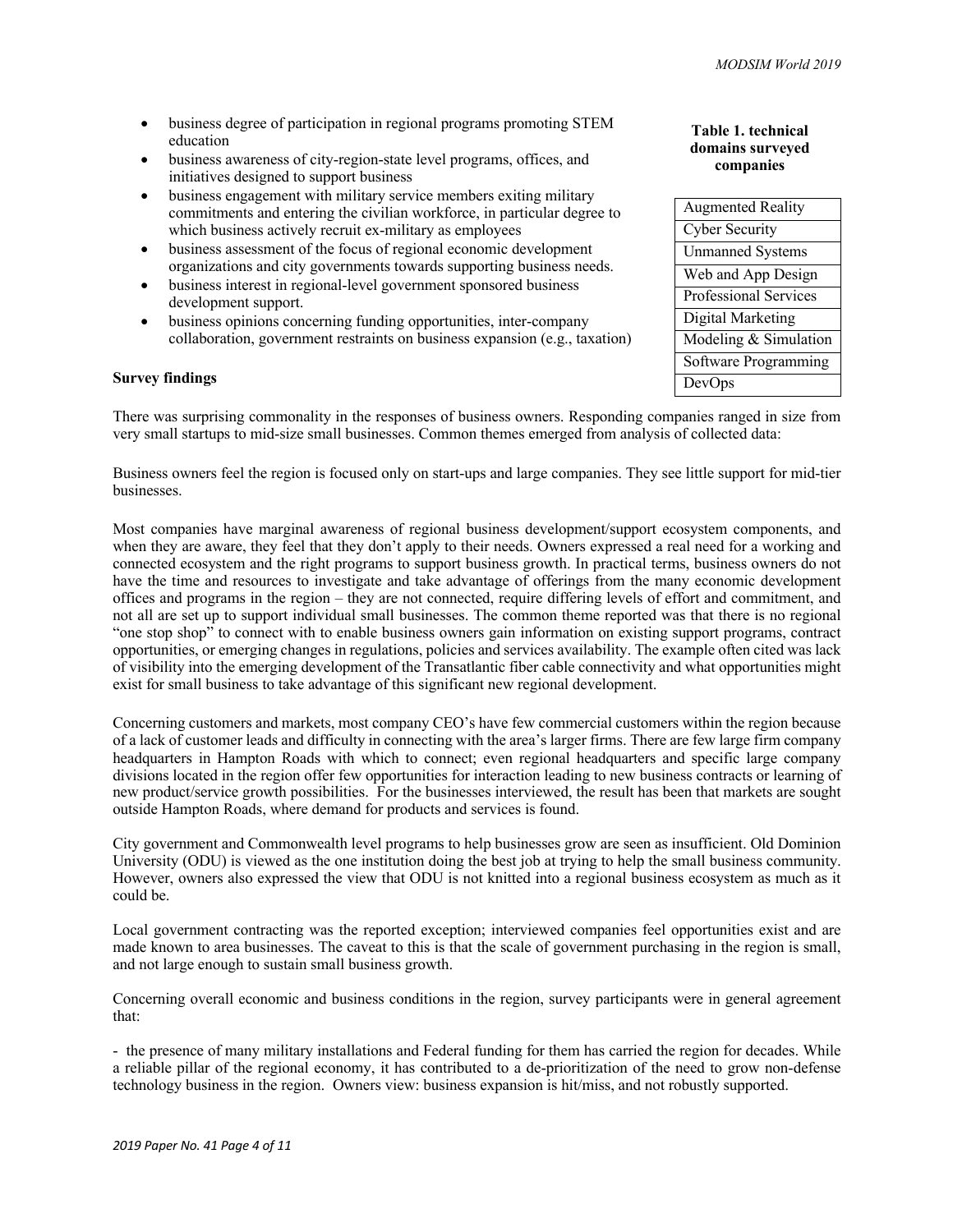- Workforce readiness is reasonably good, especially with exiting military, but the technology skills needed in the workforce require more nimble action by academia, with private sector assistance.

- both port and logistics supply chains are doing well, although not of direct concern to small business.
- regional tourism and the services industries are doing well.

One other belief common among regional business owners arose frequently in discussions: Although there have been repeated efforts in the past, by various economic development organizations, to promote and grow small business, none have had much impact or staying power. Owners are aware of various attempts at creation of a Comprehensive Economic Development Plan but believe execution and results have been lacking. The common comment on regional economic planning was that implementation action is where we tend to falter as a region.

#### **CONSTRAINTS ON REGIONAL GROWTH**

From the Foundation's perspective, beyond the concerns of individual businesses, there are conditions and attitudes that have posed significant constraints on regional economic growth in general. Four are listed here:

#### **#1: Silo Mentality**

The lack of regional cooperation, typically referred to as a 'silo mentality'. The Commonwealth is a Dillon's Rule State; "A rule of judicial interpretation that a municipality may exercise only those powers expressly conferred by statute, necessarily or fairly implied by the expressed power in the statute, or essential and not merely convenient." (Duhaime Law, 2019). In practice, this has translated into Virginia cities acting in the best interests of the city, to the detriment of regional cooperation. Because much of economic development resourcing must come from actions of the state legislature, each city is motivated to argue for city-centric resourcing, and not regionally productive resourcing. That makes sense to a large degree, from a city's perspective, but may also open the door to less collaboration in the region than what could be beneficial to all regional citizens.

There is also geographic 'siloing': cities and counties on the Peninsula, and those on the South Side, are separated by the James River, which can be difficult to navigate from both business and transportation viewpoints. There is work underway to improve the road transportation, widening lanes and bridges, and progress in planning what's called a "Third Crossing", expanding the primary Hampton Roads Bridge Tunnel and doubling the capacity of the High-Rise Bridge across Route 64 in Chesapeake.

#### **#2: Complacency**

The region's economy is based on its military presence (primarily Navy), the Port of VA, Tourism, and Maritime Ship Building and Repair, typically described as the four pillars of the region's economy. Some 40% of the region's economy is based on defense spending, but sequestration, beginning in 2013, was a wakeup call to the region to diversify the regional economy. However, after six years of sequestration-limited defense funding, it is arguable that Hampton Roads, as a region, has not generated effective action to diversify the economy or to develop economic development strategies, plans, and resourcing to diversify the regional economy.

#### **#3: Brain Drain**

Regional job, education, and business statistics clearly show outward migration of competent, qualified workforce candidates. While the region has some great schools and some excellent technical training programs, young people are moving from Hampton Roads to other regions within Virginia and beyond, where desirable jobs can be found. There must be jobs to attract students, but there must also be graduates that employers can hire.

#### **#4: Sea Level Rise**

The documented record of ongoing Sea Level Rise and land subsidence is impacting cities in Hampton Roads. This deters companies considering relocation to the Region, and local flooding issues consume scarce resources directed towards mitigation efforts. A variety of solutions have been suggested, and some experimental efforts at flooding mitigation have been conducted – but to date a regionally coordinated plan to address this issue has been lacking, and the region has not 'made the case' to the state legislature, or Federal departments, to secure robust levels of funding to combat sea level rise. Of particular importance are the effects of sea level rise on Norfolk Naval Base and its potential future impact to the regional economy. Hampton Roads must anticipate and address these threats to ensure the Navy's comfort in staying in the region.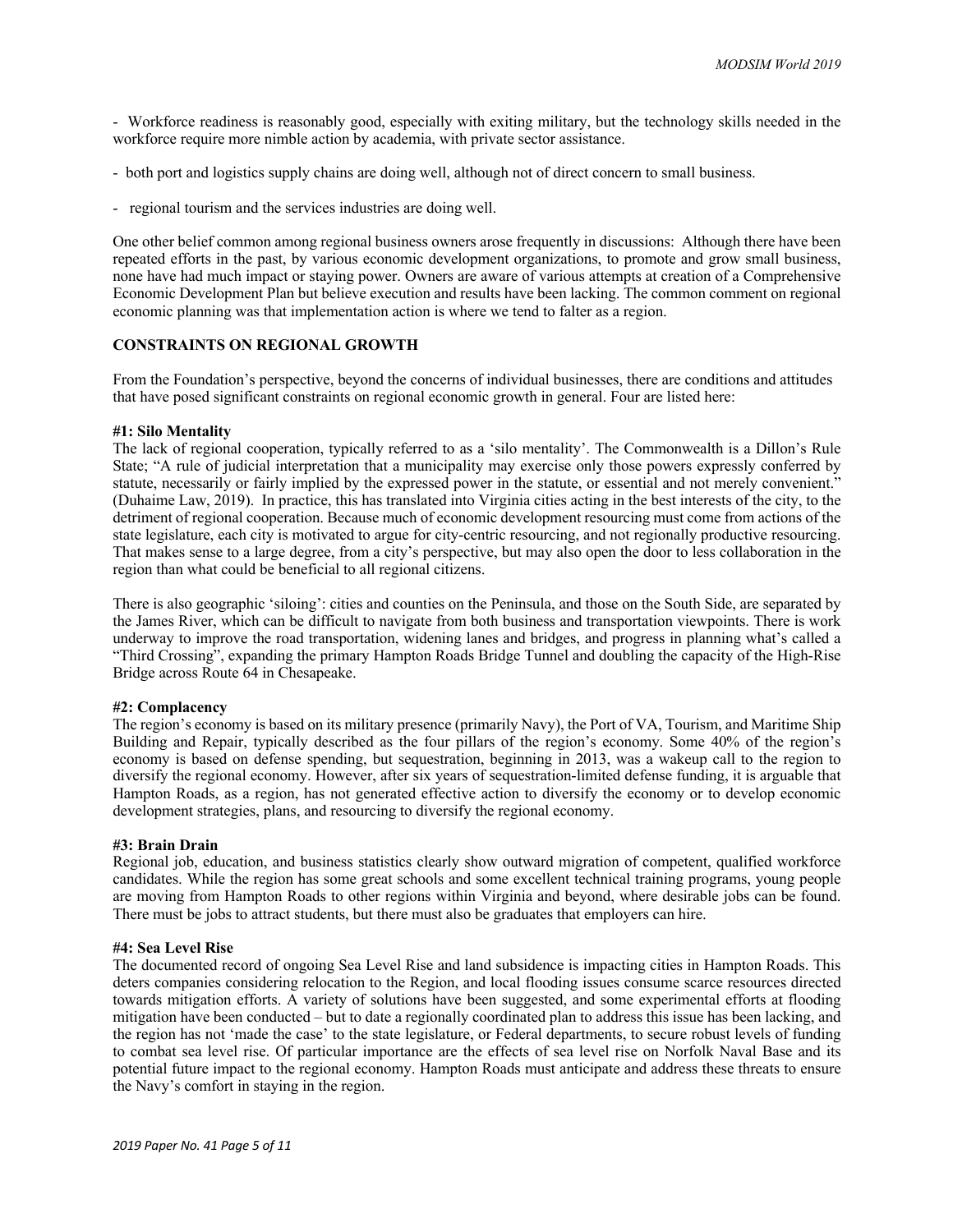These four issues are only a subset of issues constraining economic growth across the region. The Foundation believes these four are top level issues that *must* be addressed at regional and state levels as they are fundamental to positioning Hampton Roads for robust economic expansion. While some actions are in progress in each of these areas, it appears that lack of notable success may just be that a foundation of effective regional collaboration across government, industry, and geographic boundaries has never been established. It is the belief of the Foundation, supported by survey results, that long-term scalable innovation and technology growth is to some significant degree dependent on regional collaboration to address the four issues listed here.

#### **CREATING AN INNOVATION ECONOMY**

Gary Markovits (Markovits, 2017), in a February 2017 presentation to the Government-University-Industry Research Roundtable (GUIRR) of the National Academies of Science, presented an argument that "that the ecosystem supporting the innovation economy can be thought of as a collection of networks of networks, in which, creative people from government, academia, and industry engage in the tacit-explicit dialogue to generate new knowledge and skills." His presentation also provided evidence that "…to thrive in the innovation economy we need to develop an additional comprehensive and coherent set of policies and programs at all four levels: individual, group, organization, and region." His arguments are supported by the 2015 report to the U.S. Department of Commerce Economic Development Administration, addressing innovation in modeling, simulation, analysis, and high-performance computing:

"Ninety-seven percent of U.S. manufacturing firms — more than a quarter-million of them — have fewer than 500 employees. While most U.S. manufacturers are small, they play a large role in U.S. innovation. Of high patenting firms, small firms in the United States produce 16 times more patents per employee than large patenting businesses. Their patents are twice as likely to be technologically important, making their innovations more leading edge. Small firms tend to specialize in high technology, high growth industries such as biotechnology, pharmaceuticals, IT, and semiconductors. Large firms increasingly depend on small firms for new ideas and new technologies. They invest in start-ups, acquire small innovative companies, and partner with small firms to develop new products." (Council on Competitiveness, 2015).

#### **What can we do about it?**

It is the belief of the Foundation that Hampton Roads has in place much of the infrastructure necessary to support an "innovation economy" as just described, but that the component pieces of that infrastructure – pieces at the "…four levels: individual, group, organization, and region" – are far from connected to the degree necessary to encourage, promote, and drive regional economic growth and job creation. Much analysis has been conducted on growth opportunities in Hampton Roads (see References), but the "collection of networks of networks" as described by Markovits does not exist within Hampton Roads. Yet there are number of business domains within the region positioned to grow, given sufficient collaborative support, among them the domains, or business clusters, listed here: Advanced Manufacturing, Cyber Security, Data Analytics, Modeling and Simulation, Unmanned/Autonomous Systems, Aerospace, Life Sciences, Business Services, and Water Technologies.

Given belief in the idea of an Innovation Economy, the regional challenge then becomes, what needs to be created, accomplished, and/or supported to drive the regional economy? The remaining sections of this paper address Foundation observations, recommendations, and actions to engage government, academia, and industry in collaborative action to create a regional "innovation economy". These observations and recommendations are organized into three focus areas: Regional Collaboration, Regional Planning, and Business Support Activity. Three objectives are captured within these focus areas:

- 1. Expansion and coordination of incubator and accelerator activity across business clusters.
- 2. Creating a pro-technology and regulatory/tax-friendly business environment encompassing all of Hampton Roads to promote technology adoption and technology company growth.
- 3. Creation of an "innovation economy", by attitude and actions, to create new consumer and commercial product ideas for patent research and development, expansion of regional IP resident within the region, all to promote market expansion and job growth.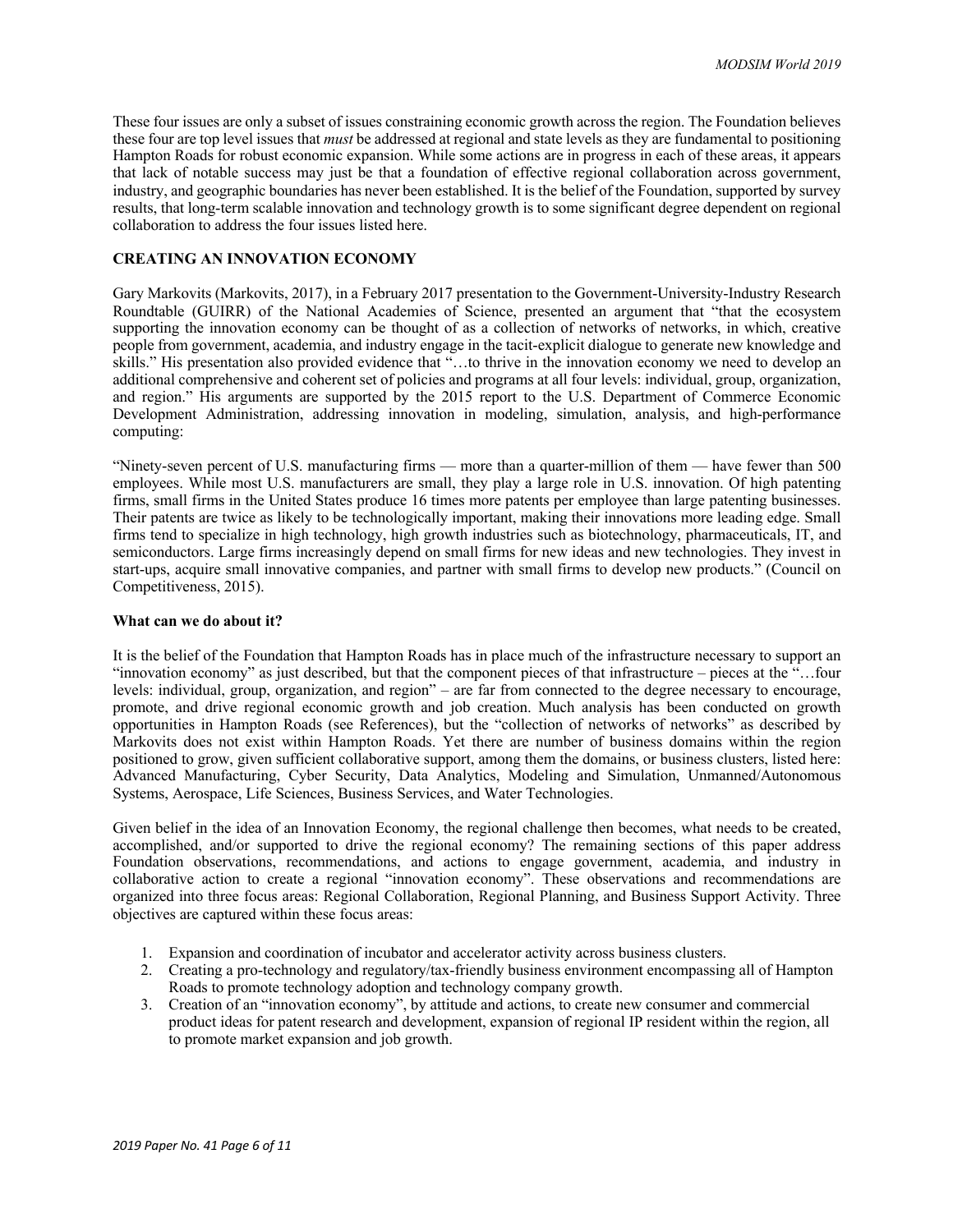## **RECOMMENDATIONS FOR REGIONAL GROWTH**

#### **Regional Collaboration**

The Foundation believes that only by truly establishing a connected foundation for business and technology innovation will Hampton Roads be able to develop the processes and methodologies leading to strong regional growth. There are many ways to define an "innovation economy", but once a sustainable structure is in place, innovation is greatly enabled. A generic model of such a structure is provided in Figure 2, taken from the 2016 report of the Council on Competitiveness (Council on Competitiveness, 2016). The recommendations of this paper can in general be 'mapped' to the structure shown, but scaled to the Hampton Roads region.

A necessary first step is to create an environment of true collaboration and cooperation among government, industry, and academia, with 'one voice' outreach to the state legislature, as needed, due to the Dillon's Rule constraints on regional initiatives. In today's existing environment, the region's cities compete with one another for business. What is needed is creation of a foundational program – a set of agreed-to guidelines – that every city and municipality within the MSA can accept as the basis for collaboration.

The overriding objective is to create jobs, and to retain both school graduates and Federal employees (military or civilian) entering the workforce. Just as important is fostering an environment in which corporations can thrive regardless of geographic location within the region.



Figure 2. New Innovation Ecosystem

#### **Regional Planning**

While there are a number of economic development plans independently created by individual cities and regional boards and foundations, there is no existing *regional* economic development plan or strategy for coordinating business support, marketing campaigns, city government actions, and such important activities as CEO and CIO roundtable meetings that address regional issues.

The Foundation's belief is that creation of a Regional Innovation Board is needed and is essential to moving towards creation of an integrated innovation economy. A Regional Innovation Board would serve to coordinate and leverage the business programs and incentives of individual cities, take into consideration the concerns of Federal agencies and facilities in the region, and enable active cooperation to develop coordinated requests to Commonwealth, Federal, and other resources for funding to support regional growth. Done properly, a regional board would potentially incentivize the participation of both industry and academia. Candidate coordination vectors include, in addition to economic development, transportation infrastructure, environmental planning (sea level rise (constraint #4 above) and wetlands restoration), regional energy planning, and regional utilization of digital networks for commerce, academia, and government.

From its research over the past year, the Foundation believes the standing agenda of a regional innovation board should include the following elements:

- Evolving plans for promotion of regional collaboration and coordination for the technology sector to evolve and grow.
- Organized approach to helping ALL regional tech sector companies (new, existing) grow.
- The creation of, and sustainment of, a collaborative coordination agent to "keep it all connected and cohesive". In practice, this might be a regional oversight board.
- A standing Advisory Council to create, or contribute to, *regional* strategy, tactics, measurements.
- A centralized 'Business Services' offering designed to support development of Intellectual Property and Patents.
- A centralized information exchange maintaining current Technology Transfer opportunities.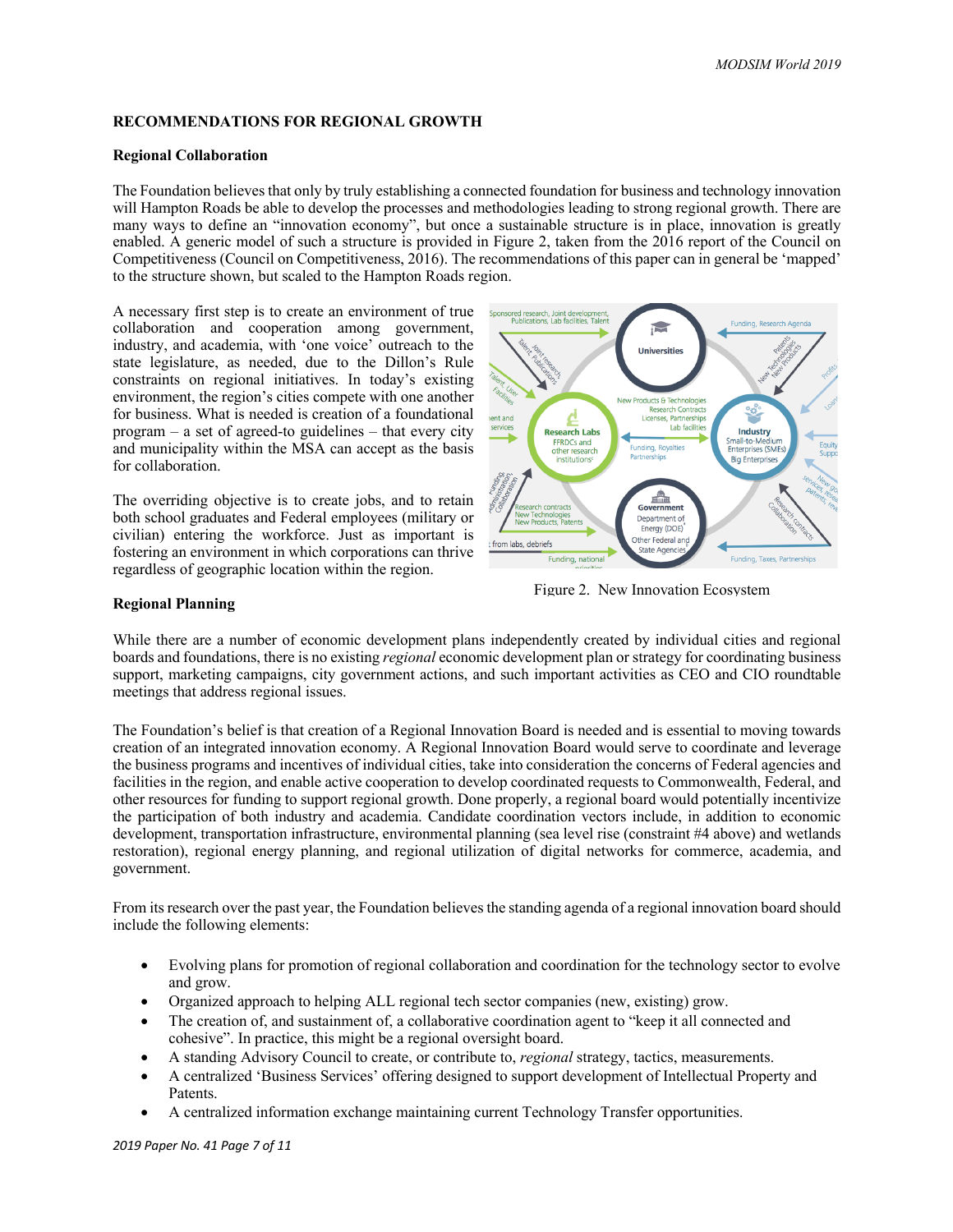• A mechanism or office to connect businesses with existing Academic & Workforce Development programs and opportunities.

#### **Business Support Activity**

The Foundation believes that the regional Chambers of Commerce, and other organizations identified in Figure 1, can be excellent partners to address the needs of business and to help facilitate regional program advancement. HRIC and the Foundation for Innovation intend to work, on an ongoing basis, with regional Chambers, academic institutions, and Federal facilities representatives, to promote gathering and exchange of information that can help each of these types of organizations keep abreast of current business, workforce, and regional issues. Foundation activities envisioned to provide support to businesses:

- Creation of a set of regional "asset maps" of the region, providing listings of companies, technology clusters (such as in existing business incubators and accelerators, and in the region's Federal research facilities (NASA Langley Research Center as a primary example).

- Creation of an 'office of technology exchange', to foster cross-industry/cross-discipline discussion of IP, R&D, and Product Development and Commercialization opportunities. Activities under consideration for this office could include coordination of regional "**Inventathon"** events to stimulate technology innovation and creation of product IP, facilitating "Idea prototyping" with a partner like 757 Makerspace, and facilitating connection of suppliers, vendors, and customers to identify subcontracted manufacturing opportunities across Hampton Roads.

- Creation, working with city governments, regional businesses, and academic institutions, of branding and messaging campaigns carrying a regional "open for business" message beyond the region.

#### **SPECIFIC ACTION RECOMMENDATIONS**

In researching the business environment and developing the recommendations of this paper, the Foundation finds opportunity to emphasize a few specific technology and economic development thrusts, listed below. Each overlaps to some degree with the technical domains listed in Table 1. Survey respondents indicated the belief that Hampton Roads leaders and businesses are betting on key identified clusters, including the four "pillars" mentioned previously - Federal and military presence, the Port of Virginia, Tourism, and Maritime Ship Building and Repair. These domain clusters are strengths within the region. With that in mind, there "may" yet be new cluster opportunities to focus on:

**Big Data Centers.** With the arrival of the new transatlantic cable landings in Virginia Beach, the region becomes a major 'hot spot' of digital connectivity (the 'Marea' fiber line carries 160 terabits per second, about 16 million times the bandwidth of a typical home internet connection). This is a tremendous enabling technology, and windfall, for regional business, *if* businesses can connect to the infrastructure. And the bandwidth capability should be attractive to financial and insurance services firms, for both operations and cyber security. Chuck Robbins, CEO CISCO, in a recent interview stated "… cyber security is going to be nothing but machine learning and AI running in the network, because no one has a perimeter anymore." (CNBC, 2019). The implication is great and growing need for bandwidth – implying that the primary objective of a Regional Innovation Board would be twofold: to develop a regional strategy and plan to enable business and academic connection to this infrastructure and to create a national advertising and marketing campaign to attract digitally intensive businesses to Hampton Roads. This work should incorporate and leverage previous and ongoing efforts such as the Hampton Roads Planning District Commission 2017 GO Virginia proposal (HRPDC, 2017) for "… the creation of a fully integrated regional fiber optic network that connects employment areas, higher education facilities, research institutions, and municipal facilities throughout the region."

**Technology Transfer (government to industry; industry/academia to government; cross-industry).** Focused, regionally coordinated research to provide a technology transfer marketplace (again, striving for a 'one stop shop' business service) should be pursued with the objective of making visible to all interested companies and institutions the availability of technology transfer programs and opportunities. NASA Langley Research Center, Jefferson Lab, the National Institute of Aerospace, and other research facilities each maintain technology outreach and technology transfer programs in a number of areas, among them avionics, high altitude flight, Unmanned Aerial Systems and materials science.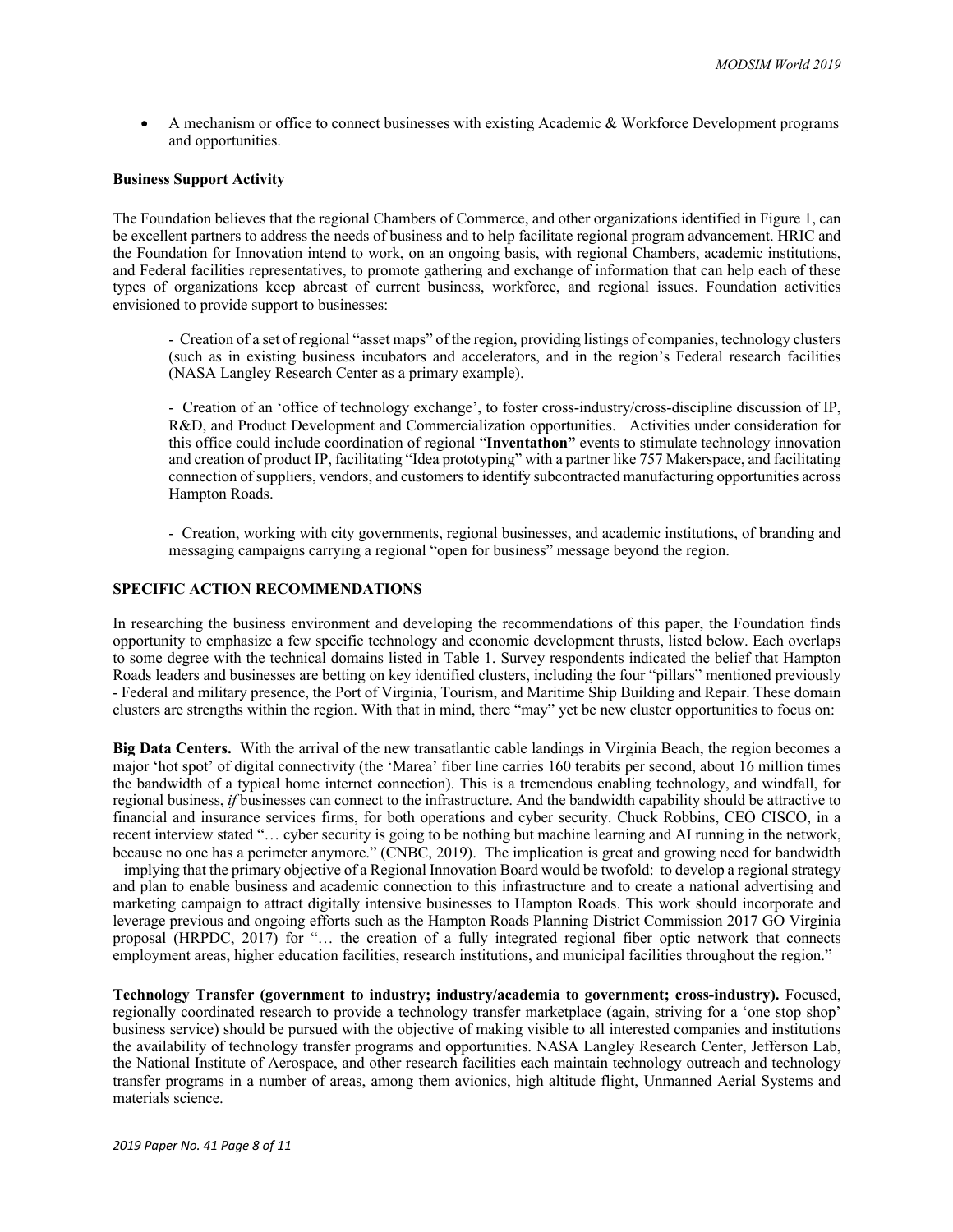**Workforce Development.** Excellent efforts exist in the region. Yet there is need to expand support and resourcing of workforce development. Regional corporations, and CEOs of surveyed companies report continuing need to recruit staff from beyond the region (Richmond, Northern Virginia and beyond). In view of this, the Foundation sees need to consider, with a regional, cross-industry, and cross-disciplinary focus, development of activities and programs as listed here, to leverage the number of existing, but not coordinated, activities already ongoing across the region. The high level objective here is to mitigate the various 'geographic silos' that now exist.

- Continuous feed of "current needs" to academia, and continue to expose students to career path opportunities in Technology and Innovation
- Tighten the gaps between academic offered job-readiness and real-world job-ready requirements.
- Conduct 'Technology and Innovation Events', i.e., regional "Industry Days" at which commercial and government customers can see relevant regional technology capabilities.
- Establish Virtual Learning Environment with corporations exposing students to case study scenarios.
- Stage competitions for possible internship or company hiring pipeline populations.
- Establish High Tech Boot Camps for Improved Skills-Based Employment. The concept here is to establish High Tech Boot Camps (centralized at an area college, serving multiple employers) at which graduate temporary interns are paid minimum wage while going through a few week's course. This course would bring them up from academia to commercial requirements including Work Skills. This program would also allow potential employers to "test drive" the interns prior to making an job offer.

#### **Regional Funding**

The existing GO Virginia program is one mechanism in place to benefit Region 5 (Hampton Roads region MSA), but there is need to fund activity by other methods as well. Federal and State Grants are an option and should be pursued on a regionally coordinated basis. Actions to obtain funding to support regional branding and marketing initiatives should be part of this effort. Federal SBIR and STTR funding is of significant benefit to companies who engage in pursuing such contract work; what has been missing, and is needed, is support to small businesses lacking the resources to devote to researching and applying for such contracts.

There is also need for regional collaboration to assess and explore opportunities for Venture Capital funding (such as 757 Angels and Virginia's CIT), with an objective to establish a regional opportunities available service to which small business can subscribe. Survey respondents generally reported that application, administrative, and compliance requirement for existing programs present too high a barrier to be of interest.

#### **Regional Foundation for Innovation Pilot Program**

The Hampton Roads Innovation Collaborative (HRIC) has been in discussions with the Peninsula Chamber of Commerce for several months. The Peninsula is interested in piloting a program with HRIC to better establish an innovation and technology series of programs for technology business and job growth. As an enabling funding strategy, HRIC is interested in leveraging the Chamber's non-profit status to pursue Federal and State Grants (beyond the GO Virginia funding program) to support launch of a pilot program. Initial funding would be modest, as the Foundation will build for results and scalability throughout the region. The objective of the pilot program is to uncover and explore new consumer and commercial product ideas, R&D opportunities, and to identify, working with industry, government, and academia, prospects for development of new Intellectual Property, new manufacturing methods (e.g., additive manufacturing innovation), and new cross-industry/cross-discipline collaboration opportunities. A focus of this effort will be to find larger companies that will engage regional small business to explore and implement subcontracting opportunities, from manufacturing of prototypes through completion of marketable product development.

#### **ACKNOWLEDGEMENTS**

The authors would like to acknowledge the research services provided by Innovation Business Partners, Inc., a New Jersey company, supporting research for this paper, and also acknowledge the many individuals throughout the Hampton Roads region, too many to name here, who have broadened our knowledge and perspective in thinking about, and researching, the challenges and opportunities in driving successful regional economic development.

## **REFERENCES**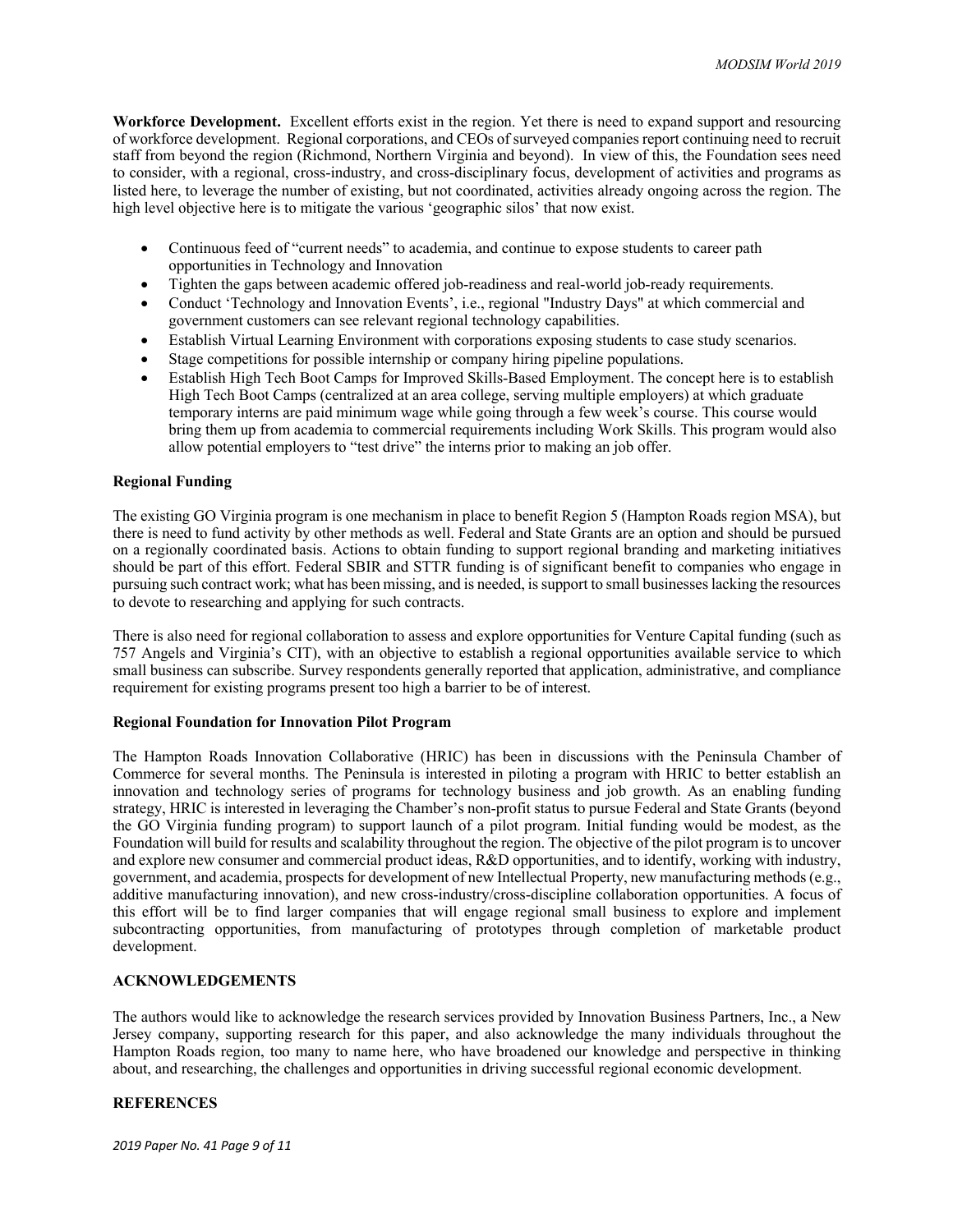# **General**

CNBC (2019). CNBC, 'Squawking in Davos' program, A. Sorkin interview with CEO CISCO, Chuck Robbins, 23Jan19. url: https://www.youtube.com/watch?v=3TPqVIiMclo

Council on Competitiveness (2015). *Modeling, Simulation and Analysis, and High-Performance Computing. Force Multiplier for American Innovation*. Final report to the U.S. Dept. of Commerce Economic Development Administration on the National Digital Engineering Manufacturing Consortium (NDEMC). p. 4. U.S. Council on Competitiveness, 2015. (url: compete.org).

Council on Competitiveness (2016*). Research in Clean Energy Manufacturing Key to Future U.S. Prosperity.* "2016 American Energy & Manufacturing Competitiveness (AEMC) Northeast Regional Summit: Innovating for a Clean Energy Future." U.S. Council on Competitiveness. 12May2016. url: https://www.compete.org/news/all/3200-uscouncil-on-competitiveness-us-department-of-energy-hold-fourth-summit-to-accelerate-new-innovation-ecosystembetween-national-labs-and-private-sector

Duhaime Law (2019). Duhaime's Law Dictionary, Dillon's Rule Definition. url: http://www.duhaime.org/LegalDictionary/D/DillonsRule.aspx. Accessed 10 January 2019.

Markovits, G. (2017). *Thriving in the Innovation Economy through Collaborations of Government, Universities, and Industry*. Technical paper presented to Government, University, Industry Research Roundtable, of the National Academies of Science, 28 February 2017. url: http://sites.nationalacademies.org/PGA/guirr/PGA\_177710

Wessner, C., Ed. (2013). *Best Practices in State and Regional Innovation Initiatives: Competing in the 21<sup>st</sup> Century.* The National Academies Press. url: http://www.nap.edu/catalog.php?record\_id=18364

Wessner, C., Ed. (2013). *Building the Ohio Innovation Economy: Summary of a Symposium*. The National Academies Press. url: http://www.nap.edu/catalog.php?record\_id=13538.

#### **Regional reporting**

Estes, Lindley (2015). "*Local economic development officials discuss future of local industry***".** The Free-Lance-Star, 9 December 2015.

HRPDC (2017). *Hampton Roads Regional Broadband Strategy*. GO Virginia Region 5 Economic Growth and Diversification Funding Application. Hampton Roads Planning District Commission. October 31, 2017.

Pierceall, Kimberly (2017). *Hampton Roads has tried to work together before. Will it work this time?* The Virginian-Pilot, 25 March 2017. url: http://pilotonline.com/business/jobs/hampton-roads-has-tried-to-work-togetherbefore-will-it/article\_a1765f91-4176-5e57-9012-60c1567a38f9.html. Accessed 31 March 2017.

#### **Regional economic studies**

Clary, J.; Grootendorst, G. *Hampton Roads Regional Benchmarking Study, 11th Edition.* Hampton Roads Planning District Commission, June 2016.

Entrepreneurship Study Group Report, Sep 2014. Hampton Roads Community Foundation.

Filer, L. (2017). Go Virginia Region 5 Growth and Diversification Plan, *"Moving Hampton Roads Forward"* August 25, 2017.

Gijpers, K; Dencik, J.; & DePrez, G. *Hampton Road Economic Development Alliance, Inward Investment and Business Environment Improvement Actions.* Plant Location International (PLI) Global Location Strategies. October 2018.